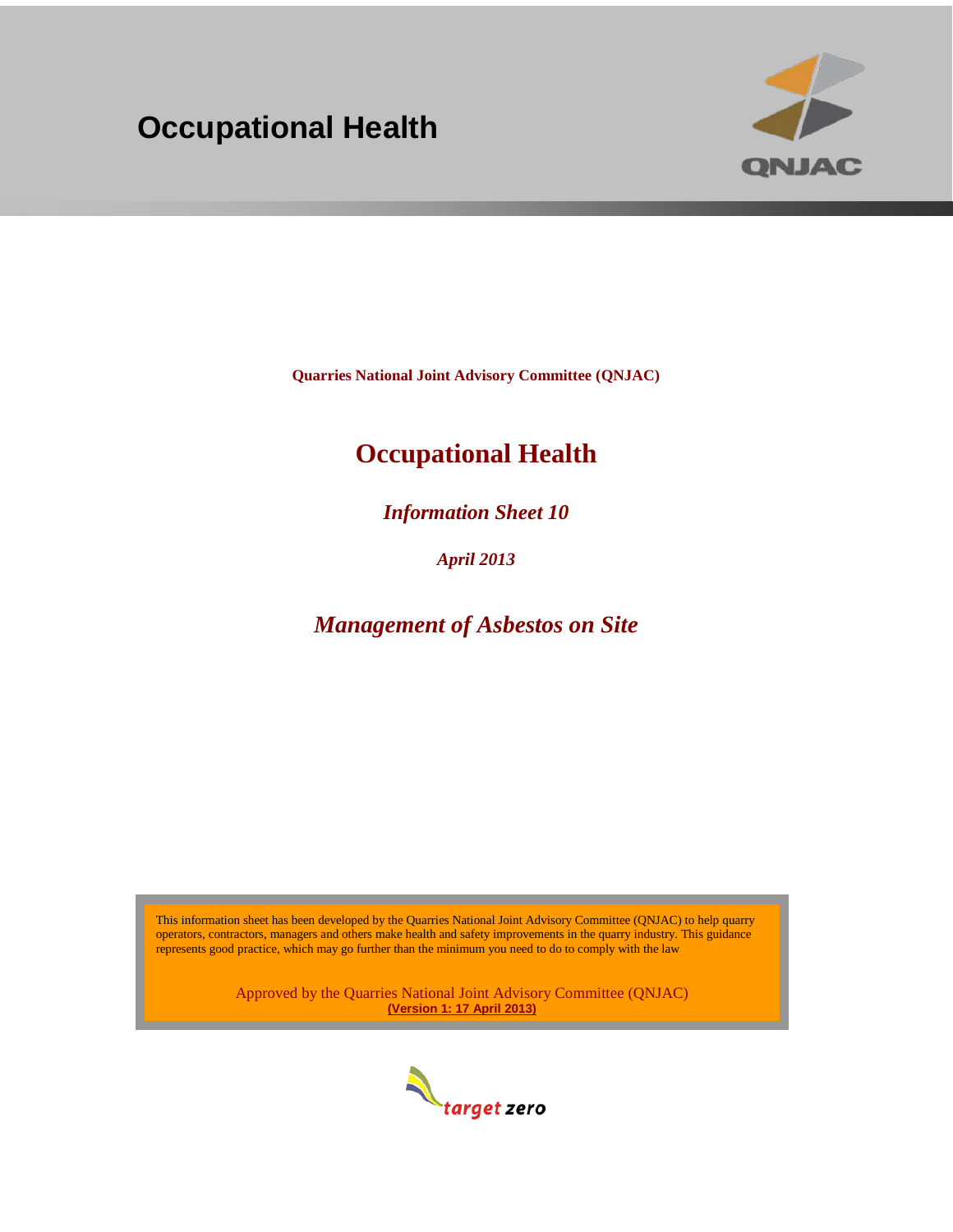## **Management of Asbestos on Site**

## **Legal Requirements:**

• Health and Safety at Work etc Act (1974)

The HASAWA requires the employer to ensure plant, machinery and systems are safe and without risk.

• Control of Asbestos Regulations (2012)

These regulations revised previous legislation and aim to ensure that asbestos on site is identified and managed in order to avoid risk to health of employees, visitors or members of the public. They require site management to:

- Identify all forms of Asbestos on site and assess the risk to health from it
- Compile a register detailing type and location of any asbestos
- Produce an action plan to manage asbestos either by removal or monitoring in situ
- Quarries Regulations (1999)

Regulation 6 and 7 require a quarry to be operated only where any hazards that employees or visitors could be exposed to have been assessed and are managed.

### **Why should you read this guidance:**

Asbestos is the single biggest cause of work-related death in the UK. Around 4500 people die from asbestos related diseases each year. Many of these are people involved in building and construction who were exposed to asbestos in their day-to-day work.

Asbestos describes a group of naturally occurring, fibrous minerals widely used for their fire resistant, binding and wear resistant properties. These fibres can also be woven into cloth or rope. Asbestos can be found in many products used in construction and other industries e.g cement roofs, wall cladding, pipes and gutters, lagging, wall coatings like Artex, sprayed coatings, Insulation board, floor tiles, fire blankets, heat resistant gloves. Asbestos composites can be toilet cisterns and seats, window sills and bath panels (see appendix 1 photos of examples).

There are three main types of asbestos:

- Crocidolite (blue);
- Amosite (brown);
- Chrysotile (white).

all three types can cause asbestos related diseases.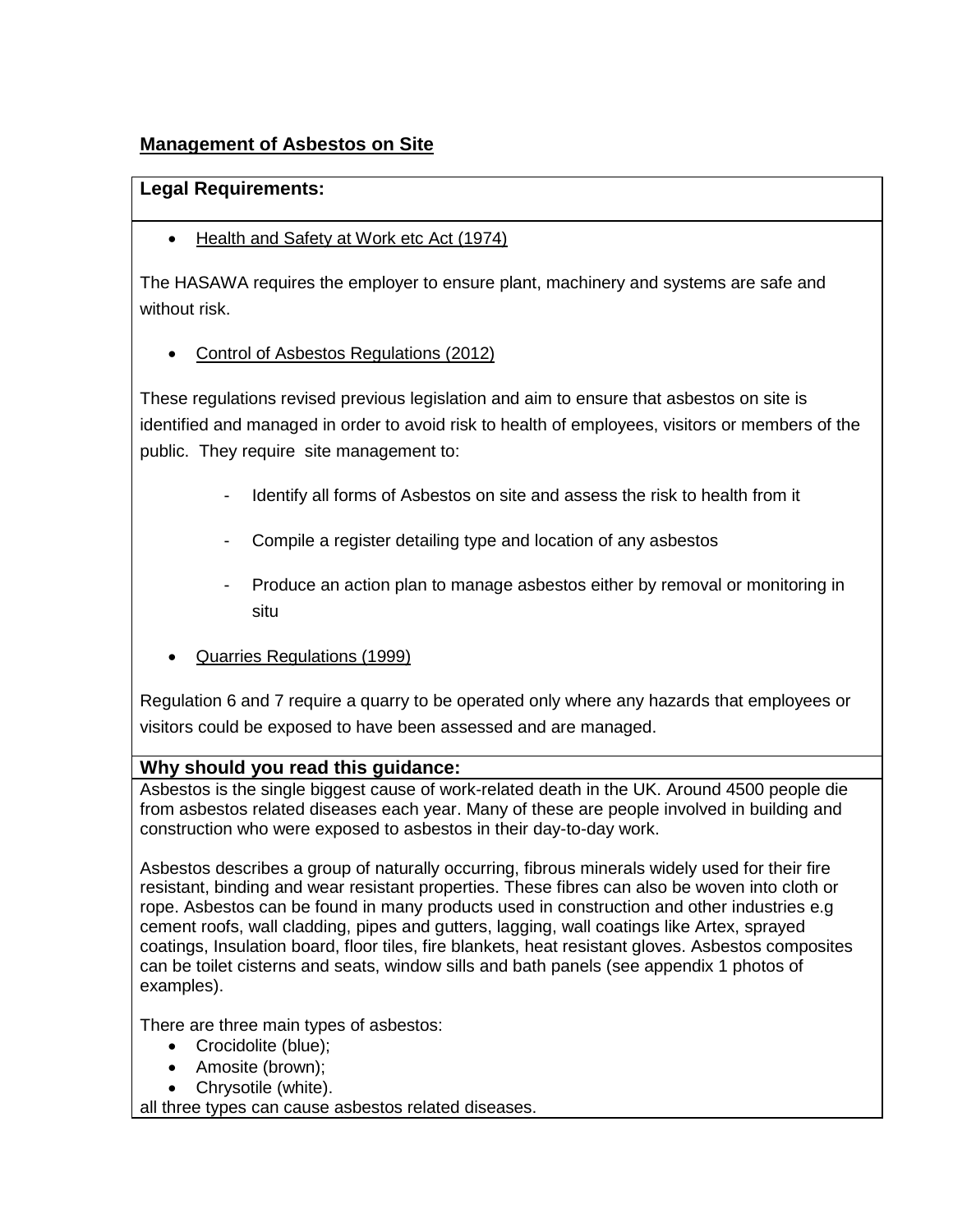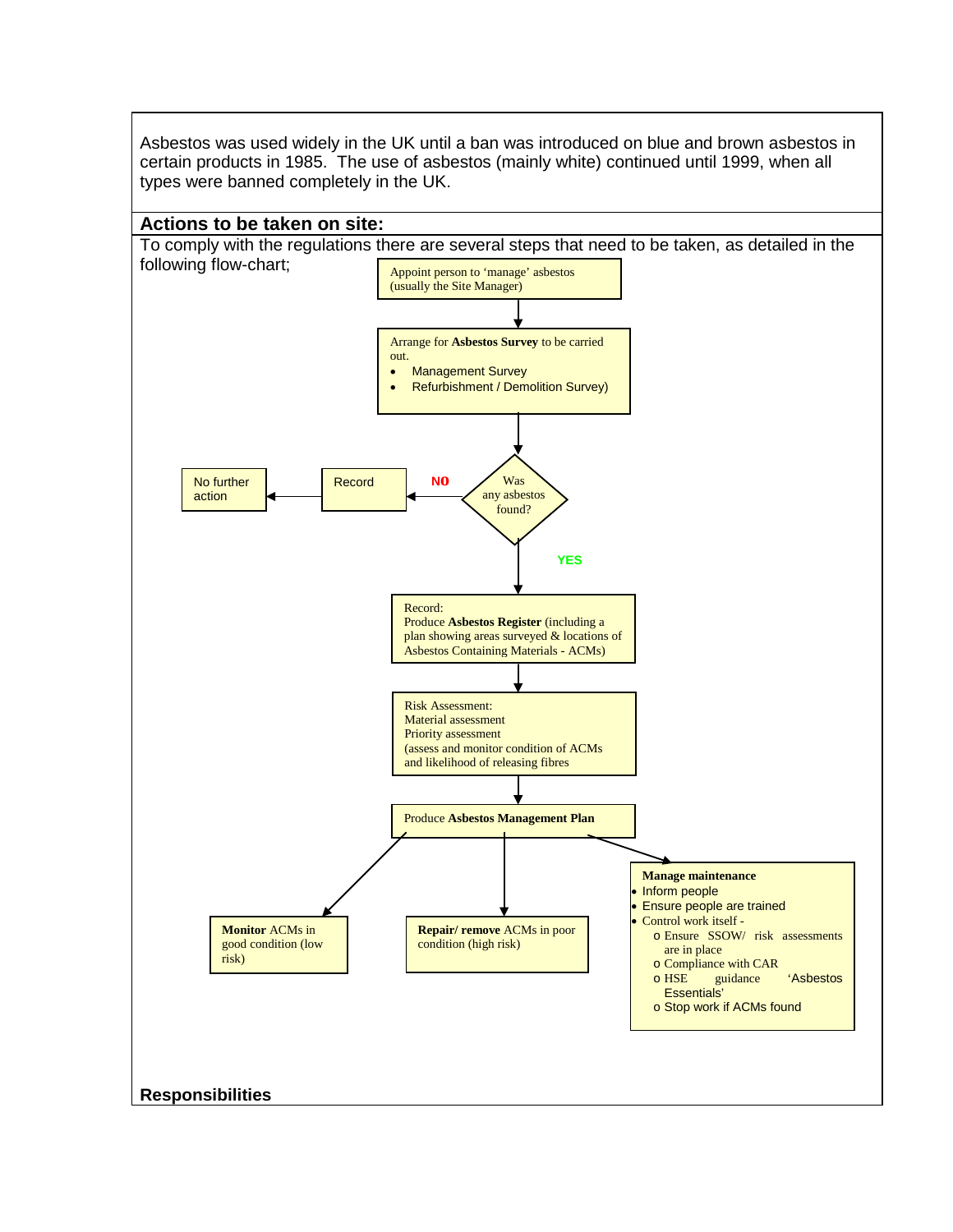The key responsibilities of the site manager are:

- Establish if there is any asbestos on site and what condition it is in
- Assess the risks to health of any asbestos found on the premises
- Produce a plan to manage the risk and to act upon it

#### **Surveys**

The management survey is to find out if there is any asbestos on site, where it is and what condition it is in. It must be carried out in accordance with HSG264 – 'Asbestos –the Survey Guide' and it is strongly recommended that this is completed by a competent accredited or certified surveyor.

A refurbishment/demolition survey is completed when there is planned work on premises to upgrade, refurbish or demolish any or all of the building.

#### **Asbestos Register**

The information contained within the management survey must then be used to produce a site register of asbestos that has details of the location, extent and condition of any asbestos found on site.

#### **Management Plan**

Using the survey and the register the site manager needs to produce a plan to manage the risks from any asbestos. This will include such items as:

- Removal
- Inspection of asbestos
- Signage and other warning information
- Precautions to take if asbestos is to be disturbed
- What to do in the event of emergencies e.g. unexpected discovery of asbestos
- Training and instruction of personnel who may be exposed to asbestos

#### **Training and Instruction**

All personnel on site should be given basic information on asbestos and the results of any management surveys. Personnel who are likely to come across or disturb asbestos as part of their daily duties e.g. maintenance staff, electricians etc, should be provided with further Asbestos Awareness training that provides them with information on recognising asbestos, its health risks ,how to avoid the risks .

**STOP** if in doubt

#### **Removal of Asbestos**

The current regulations differentiate between licensable and non-licensable work on asbestos when the material is to be knowingly disturbed and removed.

It is strongly recommended that any disturbance or removal of materials containing asbestos is carried out by suitably trained and licensed personnel only. A list of asbestos license holders can be found on the HSE website.

#### **Disposal of Asbestos**

Asbestos is classed as a hazardous waste and must be disposed of by licensed waste carriers in waste sites that are licensed to receive asbestos.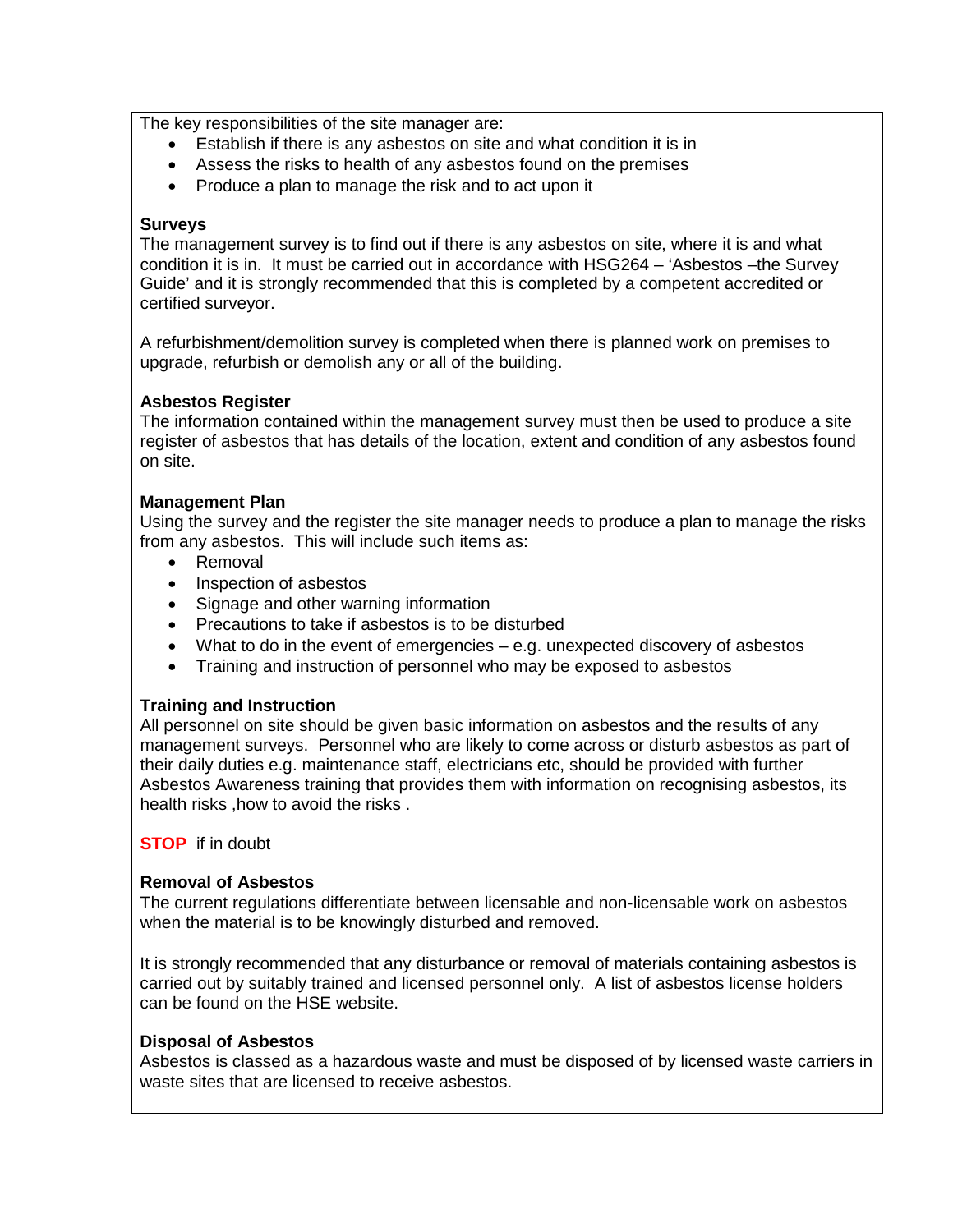## **Guidance currently available:**

• [www.hse.gov.uk/asbestos](http://www.hse.gov.uk/asbestos)

This site has a wealth of information on asbestos including;

- ACOP guidance
- Guides to the regulations
- 'Introduction to Asbestos' learning package

#### **Best practice currently available:**

• [www.hse.gov.uk/asbestos/essentials](http://www.hse.gov.uk/asbestos/essentials)

The 'Asbestos Essentials' are a series of guides on non-licensable work with asbestos and provides best practice guidance.

#### **Training/Toolbox talks:**

For most site personnel a toolbox talk using the information in this guidance will be sufficient including details of any surveys completed. However, more detailed awareness training will be needed for those people whose work could forseeably expose them to asbestos e.g. maintenance staff.

Further details of training resources available can be accessed on the HSE website;

• [www.hse.gov.uk/asbestos/training.htm](http://www.hse.gov.uk/asbestos/training.htm)

There are resources available on the website and links to organisations providing more detailed training. Asbestos Awareness Training is also available on-line.

#### **Additional resources:**

.

Details of the four main training associations are available on HSE's website: http://www.hse.gov.uk/asbestos/training.htm

#### **Key Performance indicators to consider:**

- TBT completed with all employees
- Asbestos awareness training completed for those employees whose work could forseeably expose them to asbestos
- Management survey completed for site
- Asbestos register completed and action plan to deal with asbestos identified
- Any asbestos removed is completed in accordance with CAR and Asbestos Essentials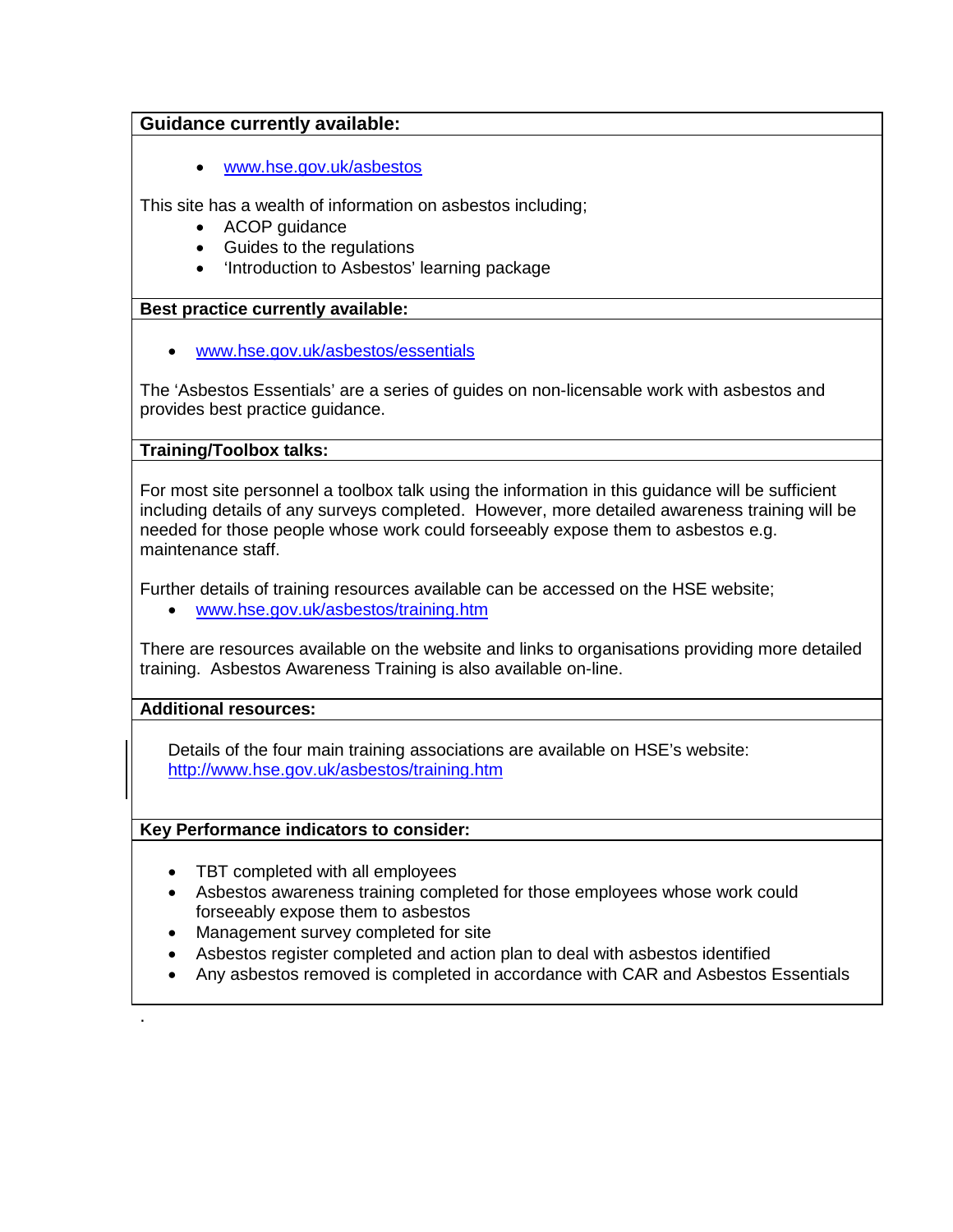Appendix 1





Asbestos Insulating Board (AIB) Manuscriptus Asbestos Pipe Lagging



Vinyl asbestos floor tiles **Bituminous tile adhesive** 









Bitumen-asbestos sink pad Toilet cistern containins asbestos